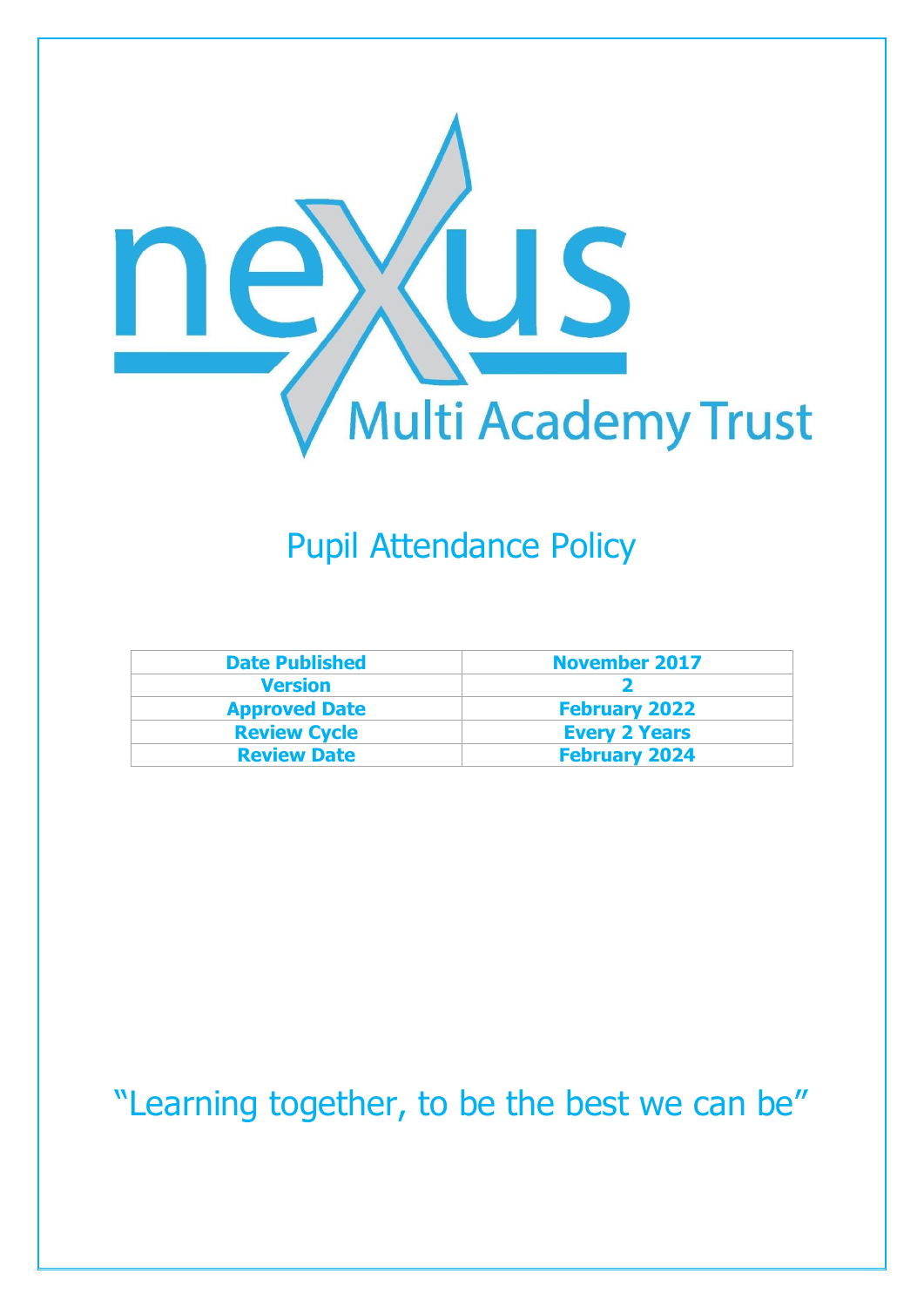

# 1. Scope

1.1.This policy relates to all schools and settings across Nexus MAT. It may be augmented by local policies in each school that reflect their specific approach and processes in managing attendance.

# 2. Aim

- 2.1.Nexus Multi Academy Trust aims for all of its academies to have an environment which enables and encourages all members of school communities to fulfil the Trust vision of "learning together; to be the best we can be".
- 2.2. For children and young people to reach their full potential it is vital that they attend and be on time every day the school is open, unless the reason for the absence is unavoidable. Any absence affects the pattern of a child or young person's schooling and regular absence will seriously affect their learning.
- 2.3. We recognise that for some of our children and young people with significant medical needs, it can be very challenging to secure attendance rates above 90%. However, our target is to achieve better than this because we know that good attendance is the key to successful learning.
- 2.4. Through the year, school leaders and governors monitor absences and punctuality to show us where improvements need and can be made. We work very closely with families whose child has complex medical needs to ensure that learning continues, as appropriate. Children with complex medical needs will be reported by exception in order to acknowledge their attempts to comply with regular attendance.

# 3. Legal

- 3.1.Part 6 of the 1996 Education Act states that parents/carers must ensure that children and young people of compulsory school age receive efficient full-time education suitable to their age, ability and aptitude to any special needs they may have, either by regular attendance at school or otherwise.
- 3.2.For pupils registered at a school, this means that pupils must attend regularly and punctually; failure to do so may result in their parents/carers committing a criminal offence.
- 3.3. A child is of compulsory school age at the beginning of the term following their 5th birthday. A child or young person is no longer compulsory school age on the last Friday in June of the school year in which they reach the age of 16. Although children and young people in Early Years Foundation Stage and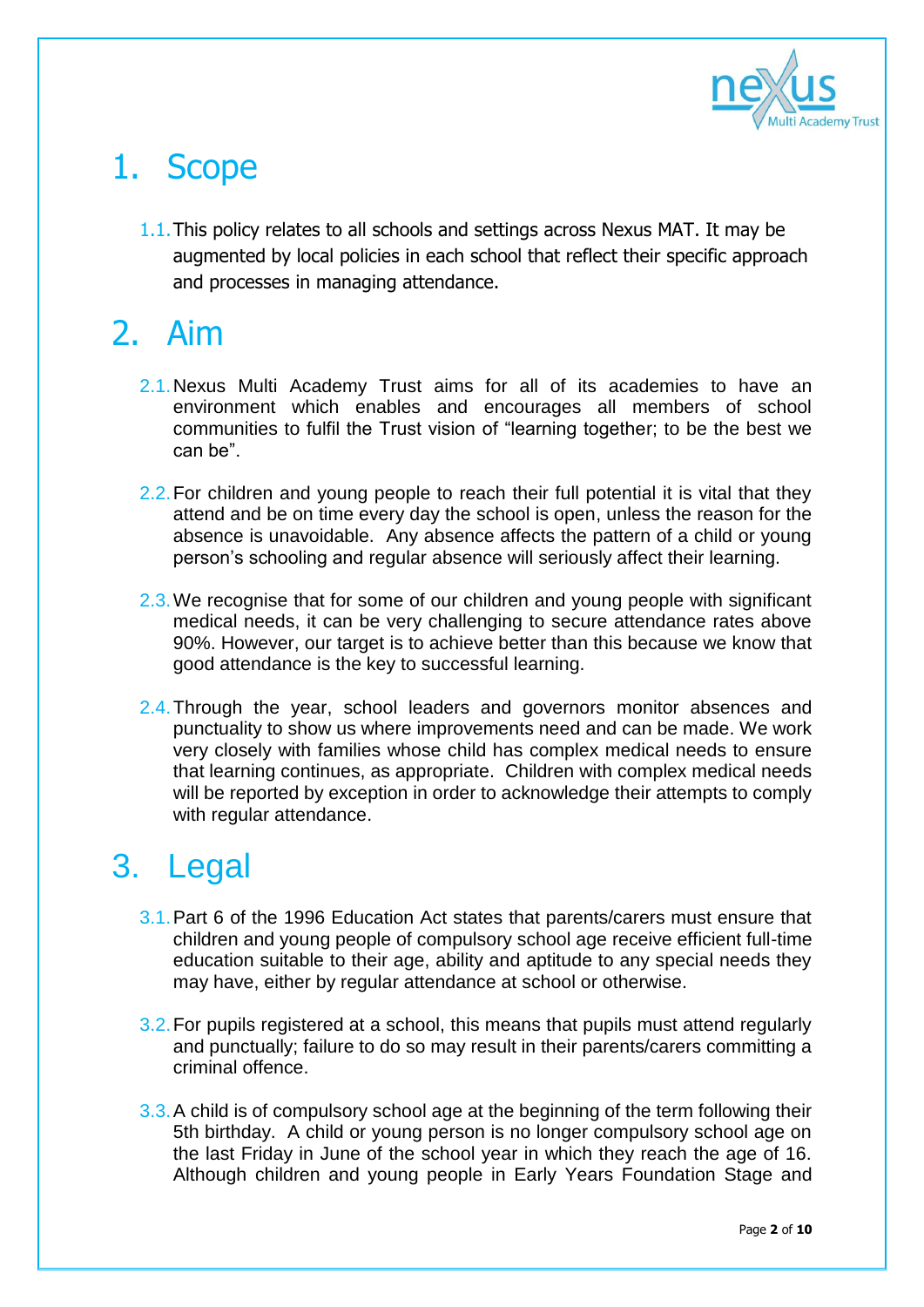

Sixth Form are not compulsory school age, Nexus MAT places a high value on the need for good attendance throughout school so will therefore treat absences in these phases the same as compulsory age pupils in terms of register marks and follow up procedures.

- 3.4.Under the Education Act 1996 the Local Authority has a statutory responsibility to ensure that parents/carers secure education for children and young people of compulsory school age and where necessary, use legal enforcement.
- 3.5.The Education (Pupil Registration) (England) Regulations 2006, require schools to take an attendance register twice a day, once at the start of the morning session and then again during the afternoon session.
- 3.6.The register must record whether the pupil was:
	- present;
	- absent;
	- present at approved educational activity; or
	- unable to attend due to exceptional circumstances

# 4. Types of Absence

- 4.1.Every half-day absence from school has to be classified by the school as either 'Authorised' or 'Unauthorised'. This is why information about the cause of any absence is always required.
- 4.2.Authorised absences are mornings or afternoons away from school for a good reason like illness, medical/dental appointments which unavoidably fall in school time, emergencies or other unavoidable cause. Absence can only be authorised by the school **not** by parents/carers.
- 4.3.Unauthorised absences are those which the school does not consider reasonable and for which no 'leave' has been given. This type of absence can lead to the Local Authority using sanctions and/or legal proceedings. This includes:
	- Parents/carers keeping their child off school unnecessarily;
	- truancy before or during the school day;
	- absences which have never properly been explained;
	- pupils who arrive at school too late to get a mark;
	- shopping, looking after other children or birthdays;
	- day trips and holidays in term time which have not been agreed;
	- holidays that exceed the amount agreed by the Headteacher.
- 4.4. For those children and young people who are struggling to attend school full time due to their complex medical needs, school and the parents/carers may discuss flexible hours. When a parent/carer seeks a reduction in hours or days, the school and health professionals will look at the individual child or young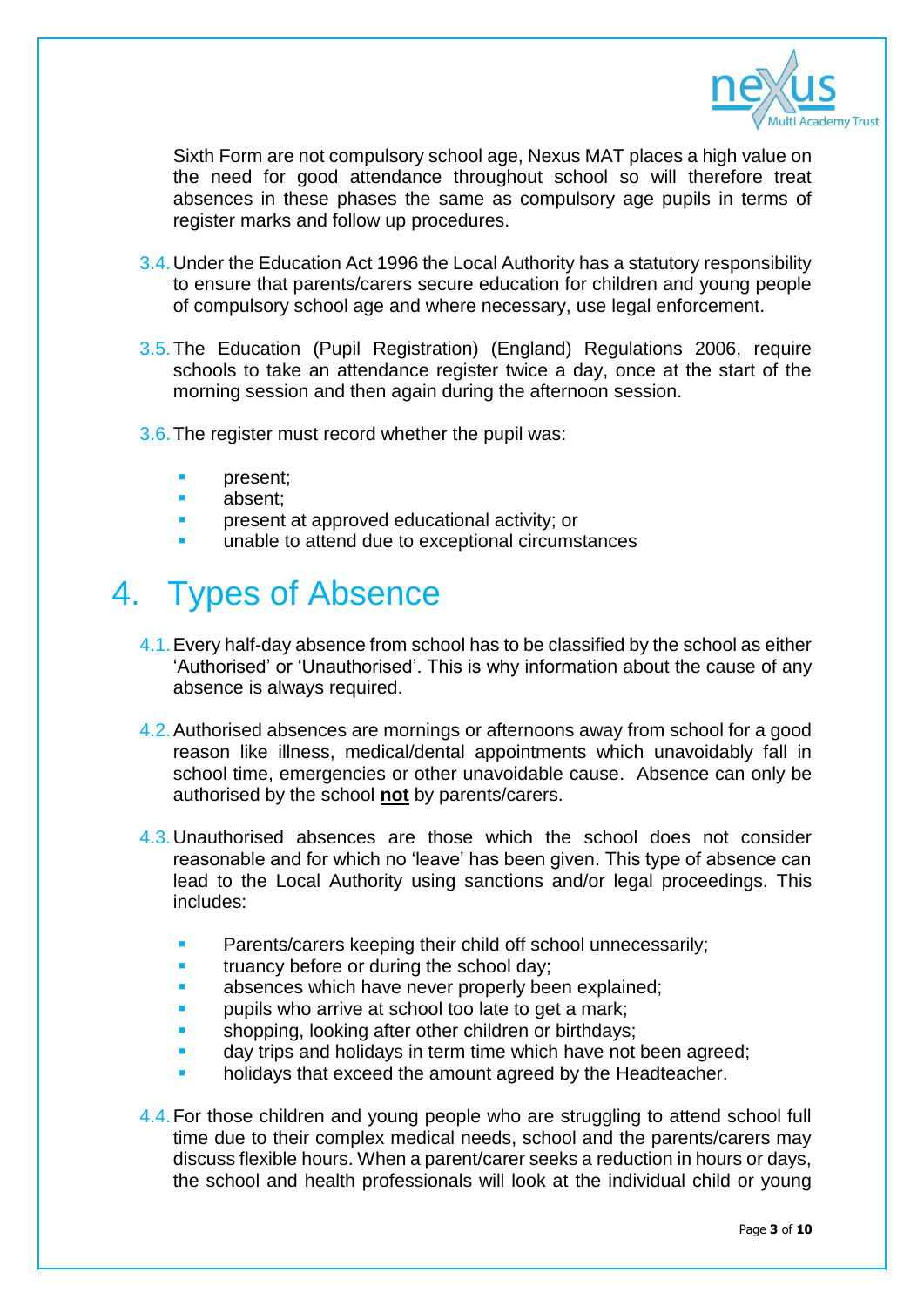

person and their needs and work with the parents/carers to provide appropriate education for their child. Local school procedures will be outlined in the schoollevel policy.

#### 5. Registration

5.1.The school day will be published by each academy and include details of when the morning and afternoon sessions start and end and when registers will be taken. Registers are taken by class and monitored by the senior leadership team.

### 6. Absence Procedures

- 6.1.Parents/carers should advise school that their child will be absent by contacting the school office no later than the scheduled start of the school day. It is the responsibility of the parents/carers to inform school directly. Messages via transport staff, other parents/carers or social media will not be accepted and will be followed up by a phone call. Office staff will then inform class teams that the pupil is absent.
- 6.2.Nexus academies use a first day response policy therefore if a pupil does not attend school and no adequate reason has been provided then a telephone call will be made to the parent/carer by office staff. The member of staff making the first day response call will update the school register as necessary. Any amendment to the attendance register will include:
	- The original entry
	- The amended entry
	- **The reason for the amendment**
	- **The date on which the amendment was made**
	- The name and position of the person who made the amendment.
- 6.3.Parents/carers are expected to keep in contact with school when a pupil is absent for a long period to keep school informed of the situation and any expected return date.
- 6.4.Parents/carers are requested to make medical and dental appointments outside of the school day wherever possible. Where this is not possible, pupils should attend for part of the day. Parents/carers should contact the office to inform school of such appointments as early as possible. Pupils may only leave school premises if they are accompanied by a parent/carer. Proof of the appointment may be requested, this could be an appointment card or a letter from hospital.
- 6.5.Valid reasons for Authorised absence include:
	- Illness and medical/dental appointments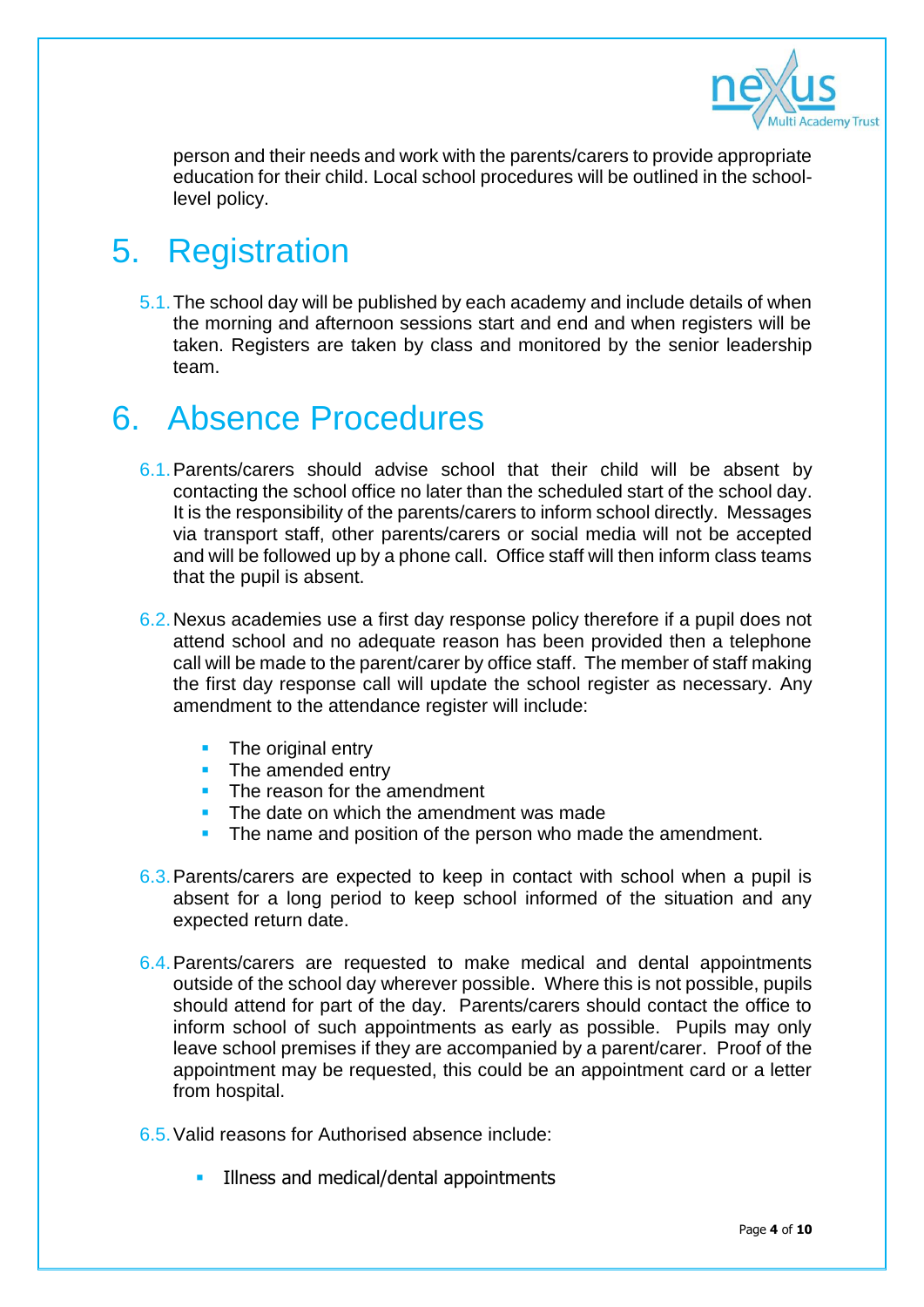

- Religious observance where the day is exclusively set apart for religious observance by the religious body to which the pupil's parents belong. If necessary, the school will seek advice from the parents' religious body to confirm whether the day is set apart
- Traveller pupils travelling for occupational purposes this covers Roma, English and Welsh Gypsies, Irish and Scottish Travellers, Showmen (fairground people) and Circus people, Bargees (occupational boat dwellers) and New Travellers. Absence may be authorised only when a Traveller family is known to be travelling for occupational purposes and has agreed this with the school but it is not known whether the pupil is attending educational provision
- Other possible 'exceptional circumstances' where the [headteacher/head of school] may grant term-time holiday
- Study leave
- Flexi-schooling requests

# 7. Holiday in term time

- 7.1.As of 1 September 2013 The Education (Pupil Registration) (England) Regulations 2006 removed the option for Headteachers to grant leave of absence during the term time in 'special circumstances' of up to ten days in a year. Leave of absence in term time is strongly discouraged. Parents are not automatically allowed to take their child out of school on holiday. Headteachers are now only allowed to authorise any leave of absence when an application has been made in advance and it is felt to be for an exceptional circumstance; the annual family holiday would not be deemed an "exceptional circumstance".
- 7.2.In-line with Government guidelines, Nexus MAT academies will not authorise absences for holidays in term-time unless there are exceptional reasons. All requests will be considered individually by the Headteacher.
- 7.3.Parents/carers will be required to submit any request for absence in term-time at least 4 weeks before the proposed absence using the 'Request for Leave of Absence' form included in the school's supplementary attendance policy.
- 7.4.Parents/carers will be expected to give a full explanation of why the holiday request is exceptional. A child or young person's previous absence will be considered before a decision is made. School will respond to all requests in writing, however, parents/carers should not automatically expect the request to authorised. All Nexus academies will usually comply with their local authority procedures for enabling good attendance unless this is stated to be otherwise on the school website.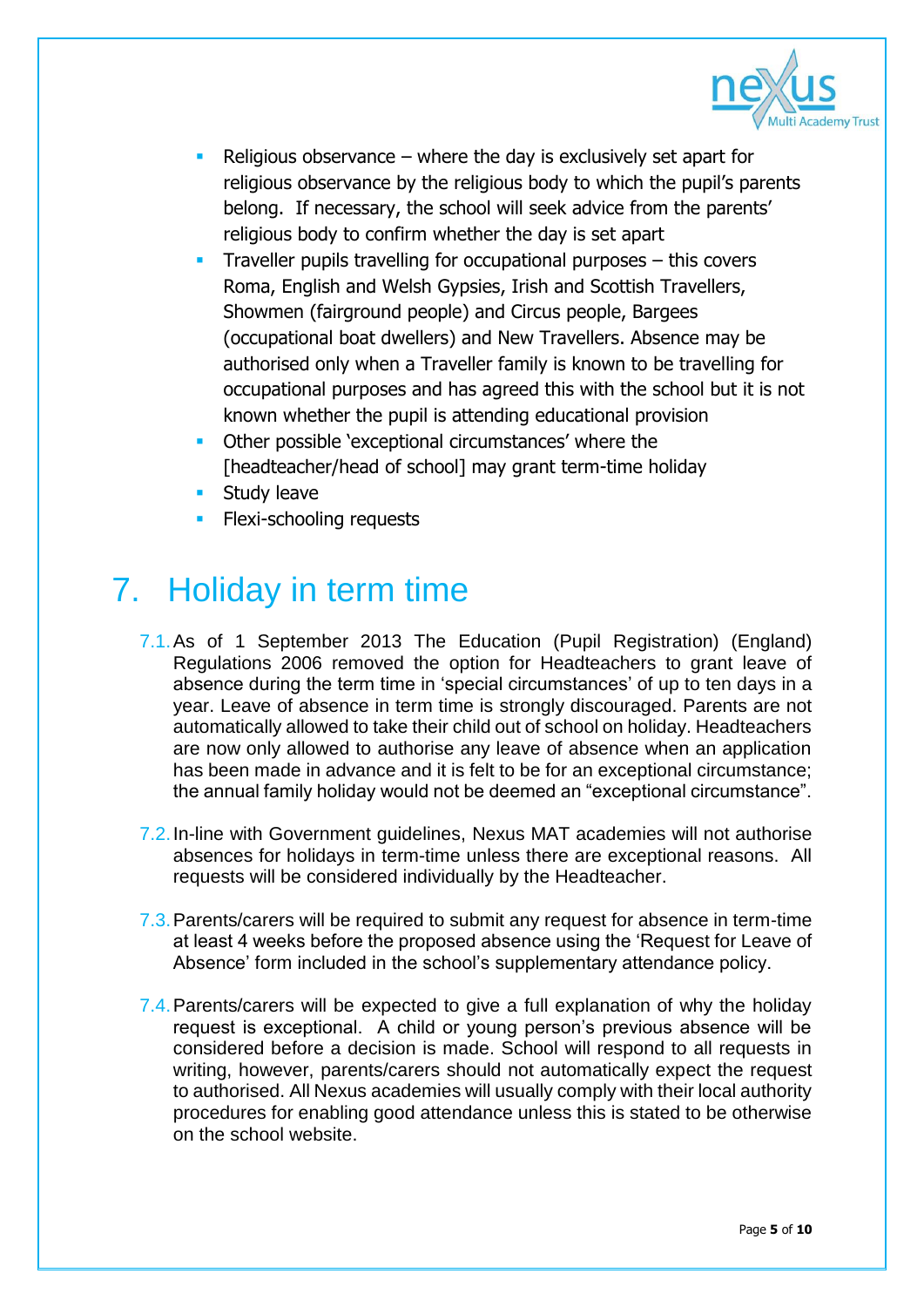

- 7.5.All requests for holidays and the responses will be kept on the pupil's record. If permission to take leave is not granted and a pupil still goes on holiday then the absence will be unauthorised. The school may make a request to the Local Authority to apply a fixed penalty notice which could incur a fine of £60 per parent/carer per child rising to £120 per parent/carer per child if unpaid after 28 days.
- 7.6.Nexus MAT acknowledges the multi-faith nature of the community and recognises that on some occasions religious festivals may fall outside of school holiday periods or weekends and this necessitates a consideration of authorised absence or special leave for religious observance.
- 7.7. If a pupil arrives after the registers closes with no prior explanation, then they will receive a late mark. If a pupil has a persistent late record, parents/carers will be asked to meet with the Headteacher and/or a member of the Senior Leadership Team to resolve the problem, but can approach school at any time if there are problems getting pupils to school.
- 7.8. If a child goes on holiday in term time or takes leave of absence for other reasons without permission from the school or without good cause or reason the absences will be marked in the school register as unauthorised absences. **This may result in referral to the Local Authority for them to consider issuing a Fixed Penalty Notice of £60 (rising to £120) per parent per child.** In some cases, parents may be prosecuted for the offence of failure to ensure regular attendance at school. Each Local Authority must set the criteria for issuing a Fixed Penalty Notice. No academy receives any form of financial payment or benefit as a result of a Fixed Penalty Notice being incurred.
- 7.9.The Local Authority can only issue a Penalty Notice in cases of unauthorised absence or where a child - who has been excluded from school - is seen in a public place in the first five days of exclusion.
- 7.10. There will be no limit on the times a Penalty Notice for unauthorised absence can be used in an academic year.

#### 8. Persistently Absent Pupils

- 8.1. Local Authorities publish their own local procedures for dealing with persistently absent pupils, as well as their local definition of "persistent absence" and when/how to refer for a Fixed Penalty Notice (FPN). Some Local Authorities continue to have an Education Welfare Service whereas other Local Authorities have integrated this function into a wider Early Help offer.
- 8.2. Headteachers will work within the parameters of the local procedures for responding to persistent absence and will keep local governing bodies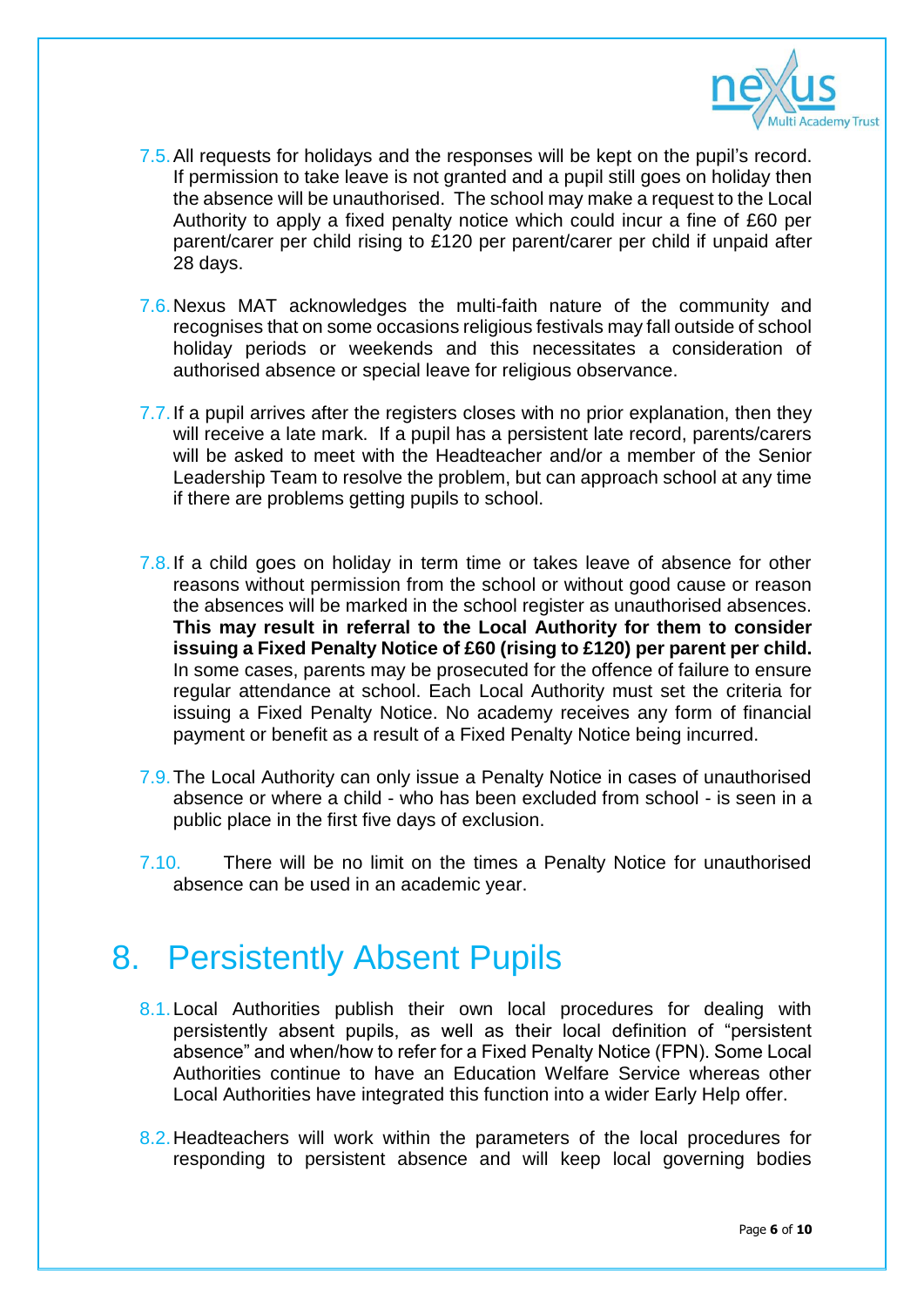

informed of any barriers to effective multi agency working to address these issues.

8.3. When a child or young person stops attending school for 10 days and no contact can be made to establish the child or young person`s whereabouts school will complete a (CME) `Child Missing Education' and submit this to the Local Authority. Prior to this point, the school will take the necessary actions to assure themselves that a child is safe and secure if they have not attended school, and this may involve referring to children's social care.

## 9. Roles and responsibilities

- 9.1.Parents/carers should:
- Ensure their child attends school regularly and punctually;
- **Contact the school office on 1st day of absence to give a full reason for their** child not attending;
- Contact school regularly during a pupils absence to keep staff updated;
- Do not pass on messages to school via transport staff;
- **Avoid holidays in term time wherever possible and apply in advance by** completing the relevant form;
- Avoid medical and dental appointments in school hours wherever possible;
- **Attend meetings in school;**
- **Ensure their child goes to bed at a reasonable time;**
- **Ensure their child is ready for transport in a morning;**
- **Ensure their child comes in to school ready to learn;**
- Discuss any issues affecting absence or lateness with school via Senior Leadership Team or keyworkers.

9.2.Pupils should:

- Acknowledge behaviour needed out of school e.g. early bedtime;
- **Attend school punctually;**
- **Speak to parents/carers/teacher if issues arise that may have an effect on their** school attendance.
- Co-operate and participate in interventions and support offered by the school or other agencies.

9.3.Headteachers should:

- Take the lead in ensuring attendance is promoted and has a high profile within the school;
- **Ensure there are designated staff with day-to-day responsibility for attendance** matters;
- Ensure adequate protected time is allocated to discharge these responsibilities;
- Take overall responsibility for ensuring the school conforms to all statutory requirements in respect of attendance;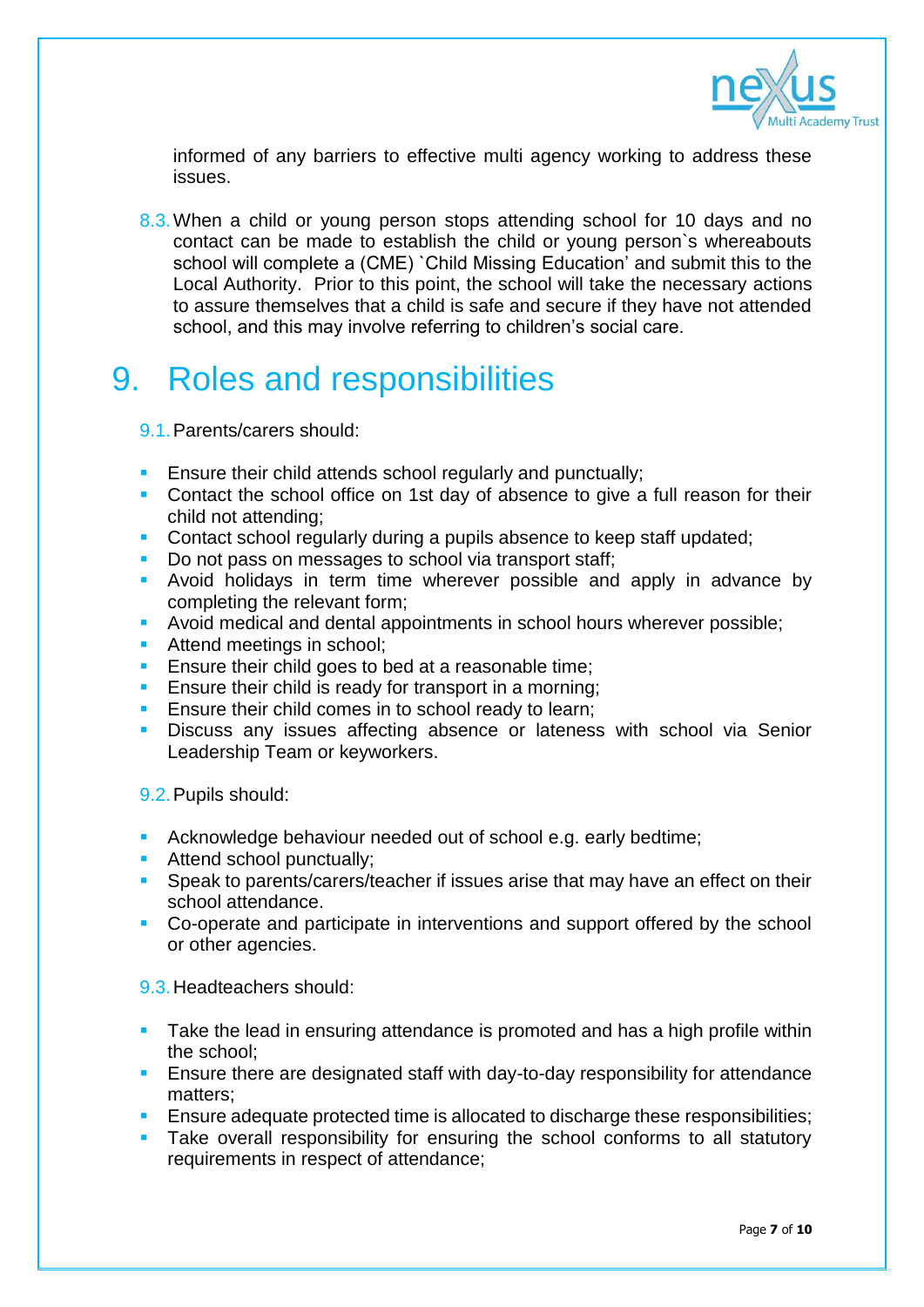

- **Ensure there are designated staff to oversee educational provision for children** and young people who are too poorly to attend school (class teacher and Senior Leadership Team).
- 9.4.Designated Staff should:
- **First day response: Contact parents/carers if an adequate reason for absence** has not been provided;
- Input and update the attendance registers;
- Regularly identify and monitor school attendance and punctuality levels;
- **Work with children and young people and parents/carers to remove barriers to** regular and punctual attendance;
- **Ensure, if appropriate, children and young people who are unable to attend** school due to medical reasons have opportunities to access educational activities.

9.5.All staff should:

- **Provide a welcoming atmosphere for children and young people and provide a** safe learning environment;
- **Ensure an appropriate and responsive curriculum;**
- **Provide a sympathetic response to any pupils' concerns;**
- Be aware of factors that can contribute to non-attendance;
- See pupil' attendance as the responsibility of all school staff;
- **Participate in training regarding school systems and procedures;**
- Be pro-active in providing learning opportunities for children and young people who cannot attend school due to significant medical needs.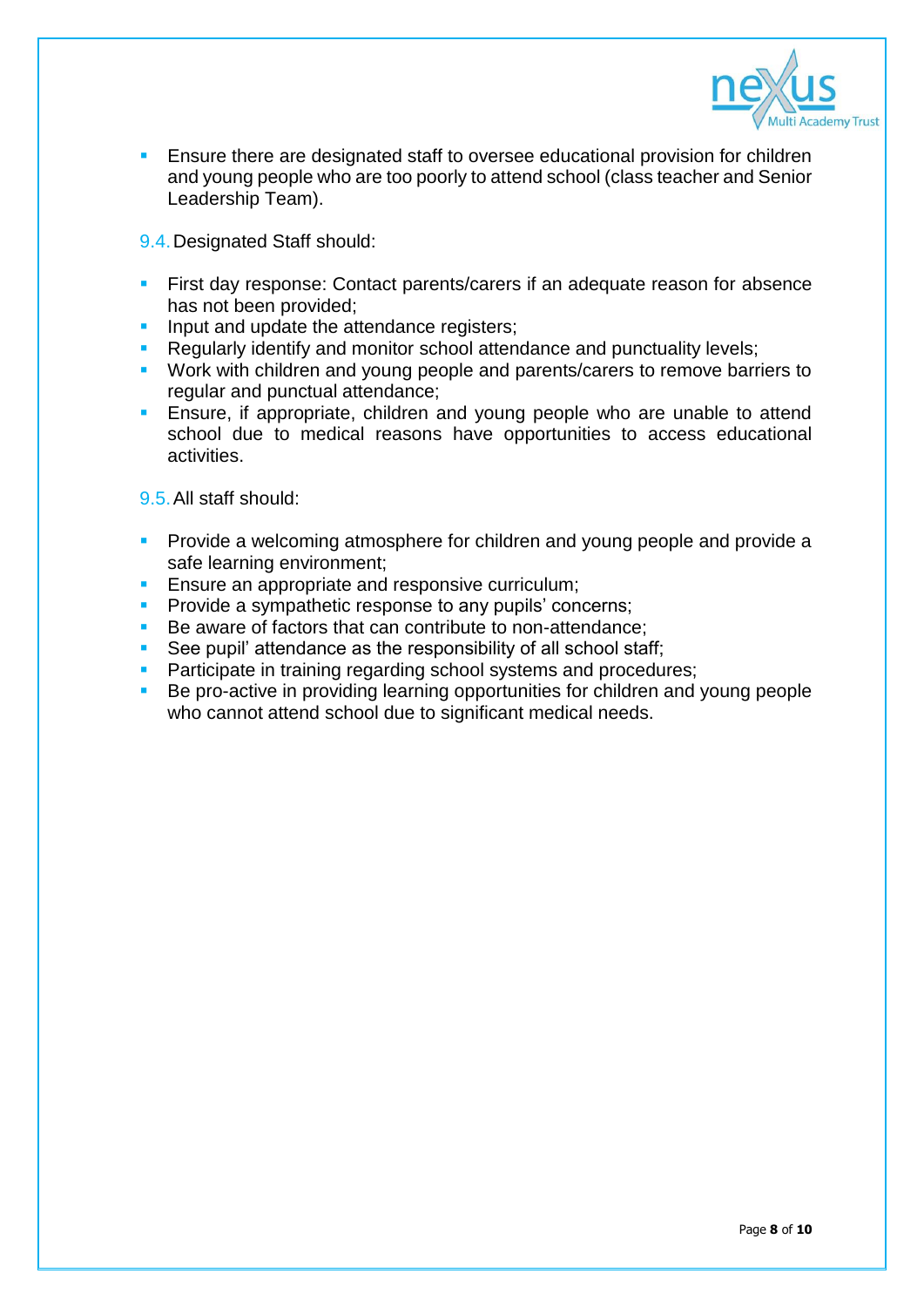

#### **Department for Education Attendance Codes**

All schools within Nexus Multi Academy Trust will use the following codes, taken from DfE guidance on school attendance. This guidance can be found [here](https://assets.publishing.service.gov.uk/government/uploads/system/uploads/attachment_data/file/1039223/School_attendance_guidance_for_2021_to_2022_academic_year.pdf)

| Code     | <b>Definition</b>             | <b>Scenario</b>                                                                    |
|----------|-------------------------------|------------------------------------------------------------------------------------|
| $\prime$ | Present (am)                  | Pupil is present at morning registration                                           |
| V        | Present (pm)                  | Pupil is present at afternoon registration                                         |
| L        | Late arrival                  | Pupil arrives late before register has closed                                      |
| B        | Off-site educational activity | Pupil is at a supervised off-site educational activity<br>approved by the school   |
| D        | Dual registered               | Pupil is attending a session at another setting where<br>they are also registered  |
| J        | Interview                     | Pupil has an interview with a prospective<br>employer/educational establishment    |
| P        | Sporting activity             | Pupil is participating in a supervised sporting activity<br>approved by the school |
| V        | Educational trip or visit     | Pupil is on an educational visit/trip organised, or<br>approved, by the school     |
| W        | Work experience               | Pupil is on a work experience placement                                            |

| Code                      | <b>Definition</b>           | <b>Scenario</b>                                                               |  |
|---------------------------|-----------------------------|-------------------------------------------------------------------------------|--|
| <b>Authorised absence</b> |                             |                                                                               |  |
| С                         | Authorised leave of absence | Pupil has been granted a leave of absence due to<br>exceptional circumstances |  |
| Е                         | Excluded                    | Pupil has been excluded but no alternative provision<br>has been made         |  |
| н                         | Authorised holiday          | Pupil has been allowed to go on holiday due to<br>exceptional circumstances   |  |
|                           | <b>Illness</b>              | School has been notified that a pupil will be absent due<br>to illness        |  |